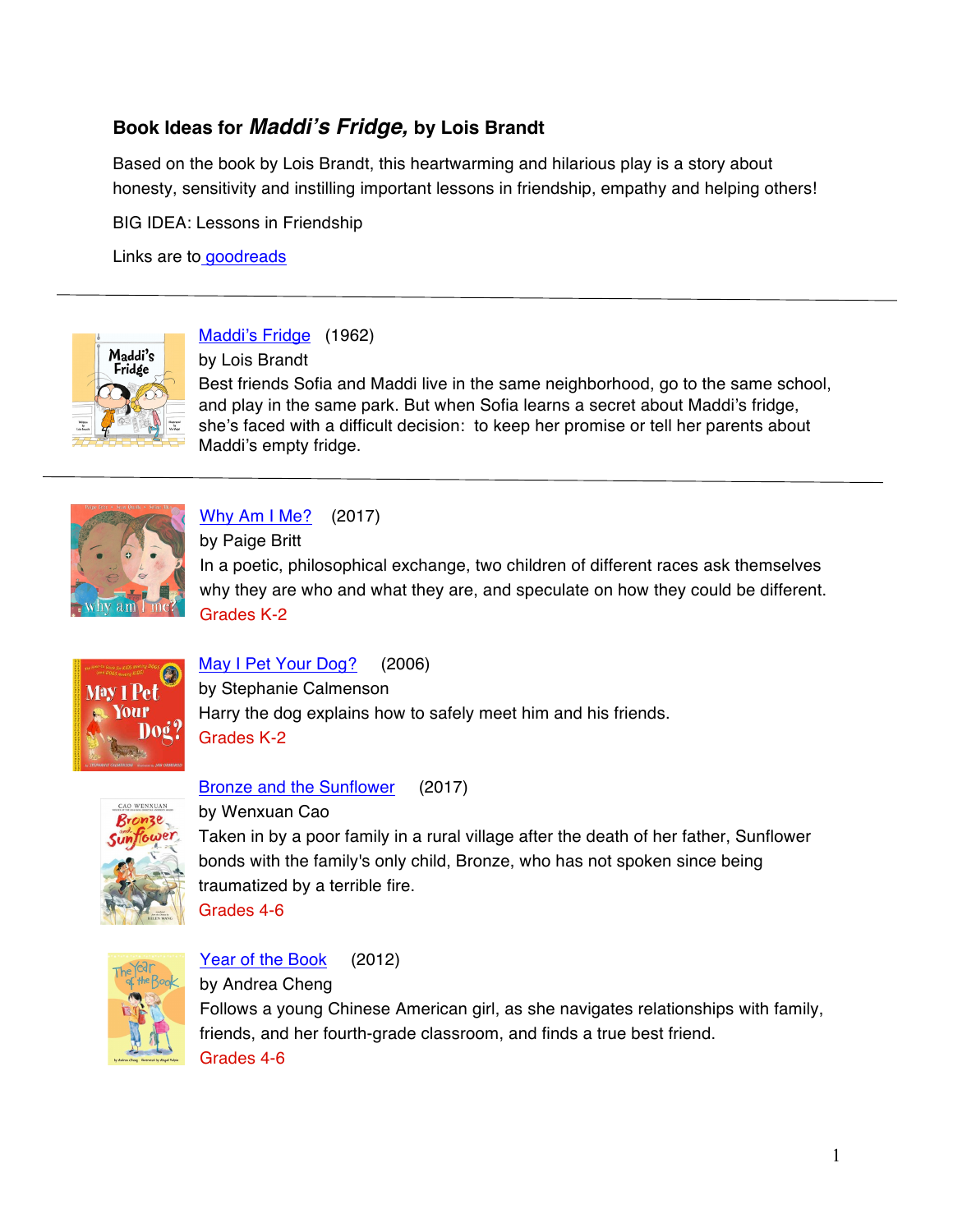

Nikki & Deja (2007)

by Karen English

When an arrogant new girl comes to school, third-graders and best friends Nikki and Deja decide to form a club that would exclude her but find the results not what they expected.

Grades 1-4



#### The Hundred Dresses (1944)

by Eleanor Estes

None of her classmates pay much attention to Wanda Petronski, a Polish-American girl, until she announces she has 100 dresses in her closet. Everyone laughs and teases her so much that she stops coming to school. Then, her classmates discover

she really does have 100 dresses and discover something about teasing and themselves.

Grades 3-4



Duck for Turkey Day (2009)

by Jacqueline Jules

When Tuyet finds out that her Vietnamese family is having duck rather than turkey for Thanksgiving dinner, she is upset until she finds out that other children in her class did not eat turkey either.

Grades 1-3



Amina's Voice (2017)

by Hena Khan

Amina, a Pakistani-American Muslim girl, struggles to stay true to her family's culture while dealing with the vandalism of the local Islamic Center and mosque and her best friend Soojin's new friendship with their former nemesis. Grades 4-6



Frog and Toad All Year (1976) by Arnold Lobel Two friends share experiences in each season of the year. Grades 1-2



#### Ruby Lu, Brave and True (2004)

by Lenore Look "Almost-eight-year-old" Ruby Lu spends time with her baby brother, goes to Chinese school, performs magic tricks and learns to drive, and has adventures with both old and new friends.

Grades 1-3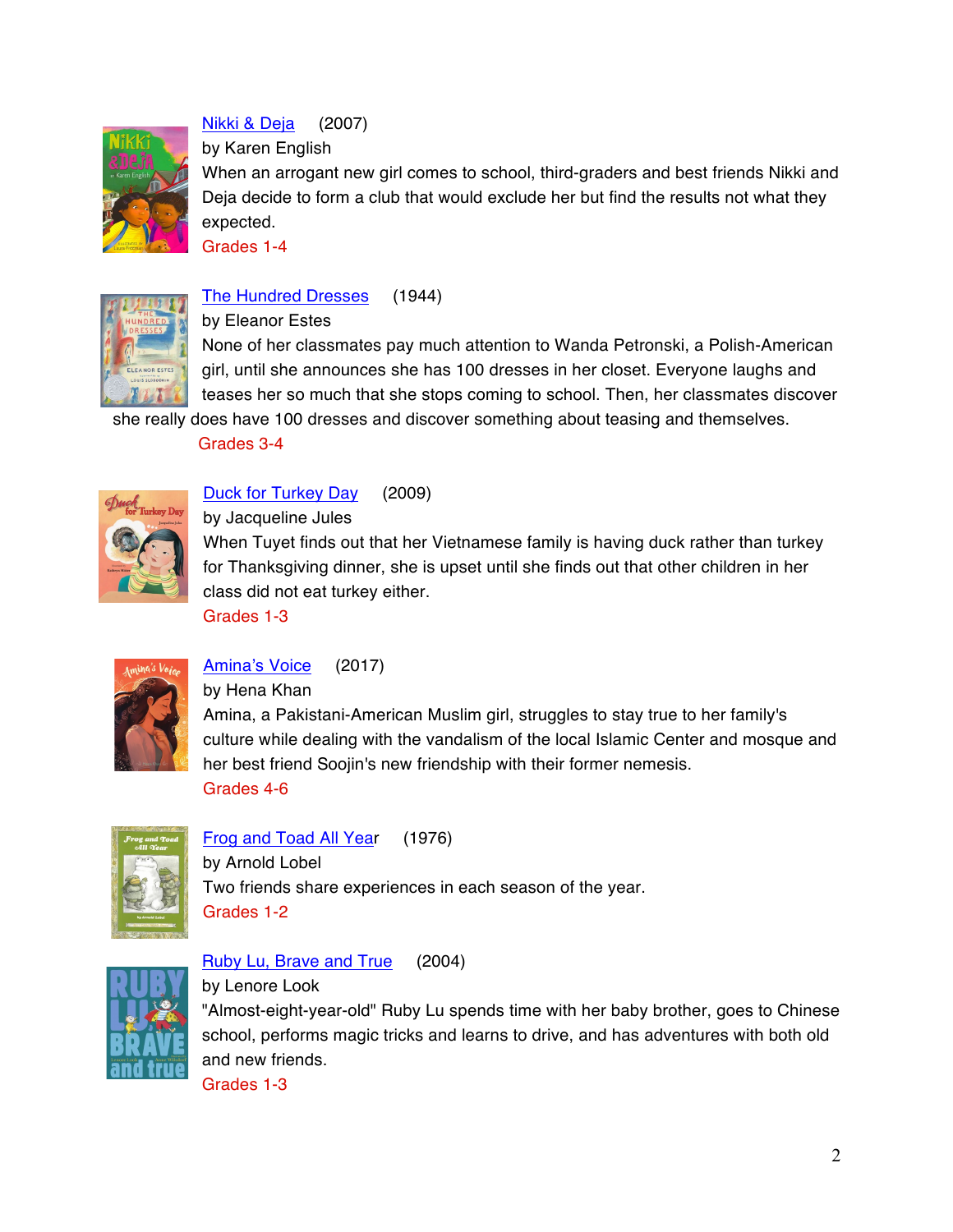

### A Handful of Stars (2015)

#### by Cynthia Lord

When her blind dog slips his collar, 12-year old Lily meets Salma Santiago, a young Hispanic girl whose migrant family are in Maine for blueberry-picking season, and, based partly on their mutual love of dogs, the two forge a friendship while painting bee boxes. But as the Blueberry Queen pageant approaches Lily and Selma are confronted with some of the hard truths of prejudice and migrant life. Grades 4-6



#### Sophie's Squash Go to School (2016)

by Pat Zietlow Miller

On her first day of school, Sophie is reluctant to make friends with the other children, preferring to play with two squash she grew in her garden--but when a particularly persistent boy named Steven gives her a packet of seeds as an apology for accidentally ripping her picture, she realizes that it just takes time to grow a friend. Grades K-1



### The Rainbow Fish (1992)

by Marcus Pfister The most beautiful fish in the entire ocean discovers the real value of personal beauty and friendship. Grades K-1



#### The New Girl… and Me (2006)

by Jacqui Robbins

Two African American girls named Shakeeta and Mia become friends when Shakeeta boasts that she has a pet iguana and Mia learns how to help Shakeeta "feel at home" even when she is in school. Grades K-2



A Flying Birthday Cake? (1999)

#### by Louis Sachar

Two days after Marvin sees a glowing green thing like a flying birthday cake in the night sky, his third-grade class is joined by a mysterious new boy with peculiar behavior.

Grades 4-6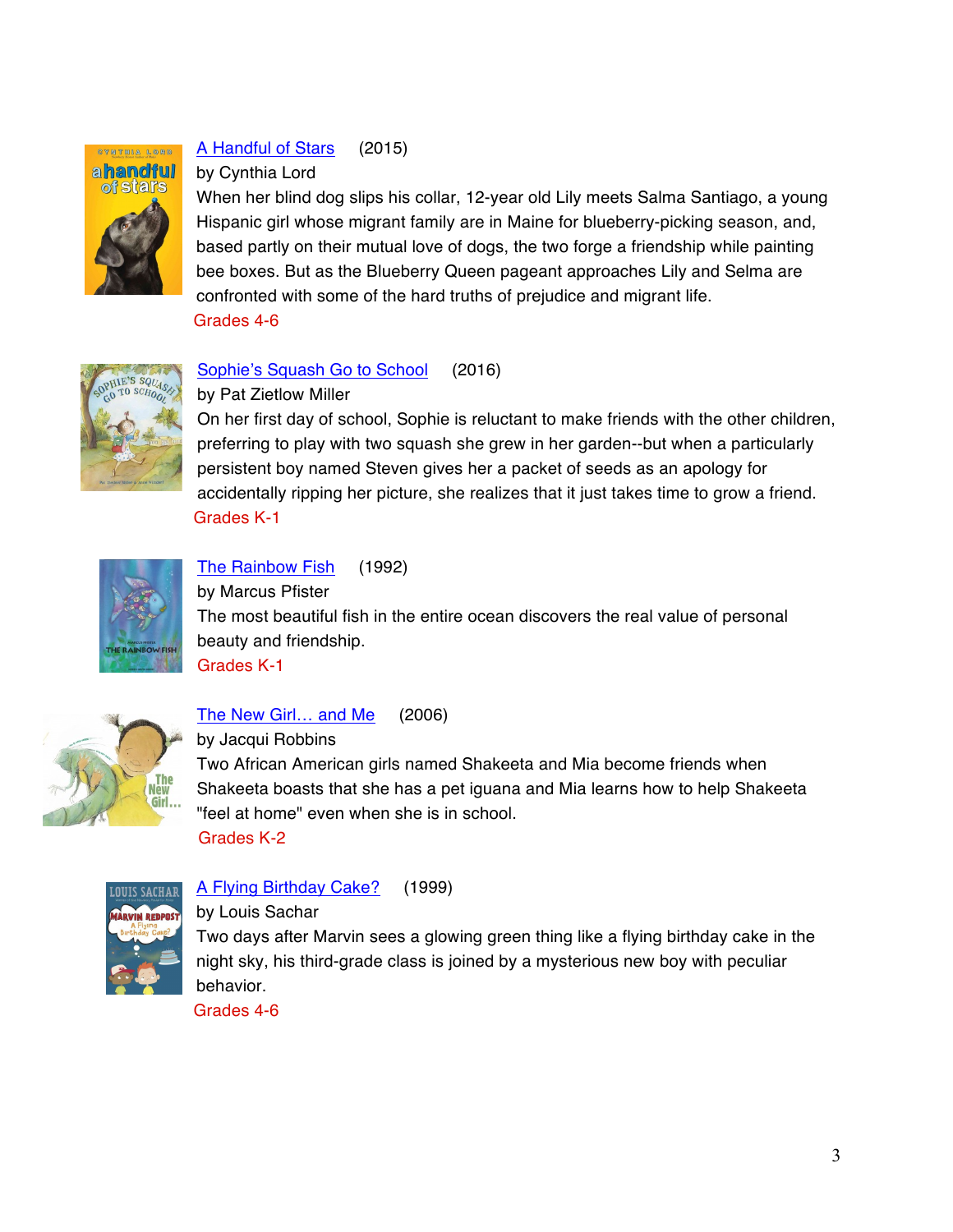

# Big Friends (2016)

by Linda Sarah

Best friends Etho and Birt love going up Sudden Hill and sitting in simple cardboard boxes imagining they are kings, soldiers, astronauts, or pirates until Shu asks to join them, and their "two-by-two rhythm" is disturbed. Grades K-2



## Jingle Dancer (2000)

by Cynthia Leitich Smith

Jenna, a member of the Muscogee, or Creek, Nation, borrows jingles from the dresses of several friends and relatives so that she can perform the jingle dance at the powwow.

Grades K-3



Only Emma (2005)

by Sally Warner

Third-grader Emma's peaceful life as an only child is disrupted when she has to temporarily share her tidy bedroom with four-year-old Anthony Scarpetto, a bona fide "pain in the patootie."

Grades 2-4



The Cookie Fiasco (2016)

by Mo Willems and Dan Santat "There are only three cookies and four hungry friends to share them with. This is not good. This is not equal!"--. Grades K-2



Should I Share My Ice Cream? (2011)

by Mo Willems Gerald the elephant has a big decision to make, but will he make it in time? Grades K-2



Yoko (1998) by Rosemary Wells When Yoko brings sushi to school for lunch, her classmates make fun of what she eats--until one of them tries it for himself. Grades K-2